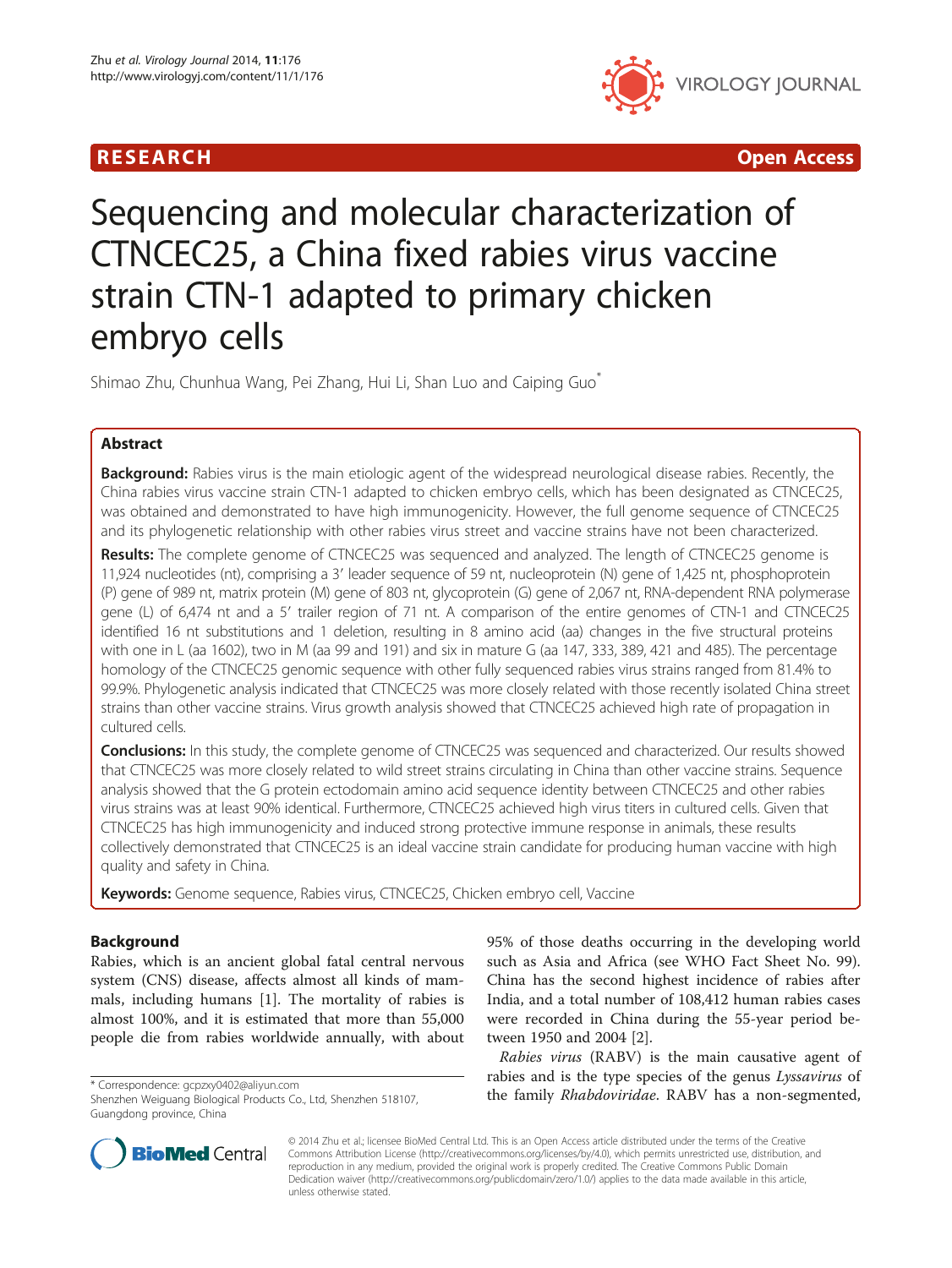single-stranded negative-sense RNA genome of approximately 12 kb that encodes five structural proteins in the order (3′ to 5′) of nucleoprotein (N), phosphoprotein (P), matrix protein (M), glycoprotein (G) and RNA-dependent RNA polymerase (large protein, L) [[3,4](#page-10-0)]. The viral RNA genome together with the N, P and L proteins forms a helical ribonucleoprotein (RNP) that is packaged into a bullet-shaped structure and wrapped by an envelope comprising an inner layer of the M protein and the transmembrane spike G protein [[1\]](#page-10-0). While the RNP complex is the entity responsible for viral transcription and replication within the cytoplasm of the host cell, the G and M proteins play pivotal roles in viral assembly and budding [[5,6\]](#page-10-0).

The RABV G protein is the only viral protein exposed on the surface of the virus. Previous studies have established that G protein is not only the major determinant of viral pathogenicity but is also the major protective antigen that induces the production of virus-neutralizing antibodies (VNAs) responsible for the immune responses of the host [\[7](#page-10-0)-[10\]](#page-10-0). Moreover, the G protein is also involved in the neurotropism of RABV [[11-18\]](#page-10-0). A number of antigenic sites to which neutralizing monoclonal antibodies bind were mapped in the G protein, including antigenic site I (aa 231), II (aa 34 - 200), III (aa 330 - 357), IV (aa 264) and "a" (aa 342 - 343) [[19](#page-10-0)]. In addition, a linear epitope named G5 was also identified in the G protein (aa 244 - 281) [[20,21\]](#page-10-0). Among these antigenic sites, aa 147 and 333 have been shown to be critical for G protein function as mutation in either of these two sites significantly affected RABV antigenicity and pathogenicity [[22,23\]](#page-10-0). Furthermore, a region between aa 164 to 303 of the Nishigahara strain G protein also plays an important role in virus pathogenicity for adult mice, with aa 242, 255 and 268 constituting the key residues [[24](#page-10-0),[25](#page-10-0)].

Currently, the pathogenesis of RABV has not been fully elucidated and vaccination is the only effective method to protect against RABV infection. Since the first development of a rabies vaccine by Pasteur in the late 19th century, vaccination has been widely used in both domestic animals as well as reservoir species [[26,27\]](#page-10-0). At present, a number of RABV strains were used for vaccine production in different countries. Four virus strains, CTN-1, aG, PM and PV, have been applied in human rabies vaccine production in China and CTN-1 and aG strains are Chinese domestic isolates [[28\]](#page-10-0). The CTN-1 strain was first isolated from brain tissue of a patient with rabies from Zibo, Shandong province while the aG strain was obtained from a rabid dog in Beijing [[28\]](#page-10-0). However, although both the CTN-1 and aG strains are indigenous to China, they have distinct phylogenetic relationship. Previous studies suggested that the aG strain was more closely related with strains in northern

and northeast part of China and phylogenetic analysis based on the N gene showed that the aG strain mainly clustered with strains from Japan and America but distantly clustered with most China street strains while the CTN-1 strain clustered preferentially with China native street viruses [[29,30\]](#page-10-0), suggesting that the CTN-1 strain had closer genetic relationship with street viruses prevailing in China. It has been assumed that the efficiency of cross protection against the epidemic street virus conferred by rabies vaccine correlated with the homology between the vaccine strain and the challenge strains [[31\]](#page-10-0). Therefore, the CTN-1 strain is theoretically more suitable for vaccine production than the aG strain in China.

Recently, a CTN-1 strain adapted to chicken embryo cells (CECs), which has been named CTNCEC25, was successfully obtained and demonstrated to have high immunogenicity and potency to induce a strong protective immune response in animals [\[32](#page-10-0)]. Besides, CTNCEC25 lost pathogenicity to adult mice by intracerebral inoculation [[32](#page-10-0)]. In the present study, to gain more insight into the biological characteristics of CTNCEC25, the complete sequence of the CTNCEC25 strain was sequenced and characterized. Sequence comparison and phylogenetic analysis demonstrated that CTNCEC25 was more closely related with those recently isolated China RABV street strains than other vaccine strains commonly used in China. Virus growth curve showed that CTNCEC25 replicated stably and maintained high titers at cultured cells. Therefore, these results demonstrated the potential use of the CTNCEC25 strain for producing human rabies vaccine in China.

# Results

# The genome organization of the CTNCEC25 strain

Based on the nucleotide sequence determined using a total of 13 primer pairs (as shown in Table [1](#page-2-0)), the complete sequence of the CTNCEC25 strain was obtained and submitted to the NCBI GenBank (GenBank accession no. KJ466147). The genome length of CTNCEC25 was 11,924 nucleotides (nt) and the overall organization of the CTNCEC25 strain was similar to that of the parental CTN-1 strain except that it has one deletion in the poly A tail of the P gene and is summarized as follows: a 3′ leader region of 59 nt (1 - 59), N gene (60 - 1,484), P gene (1,487 - 2,475), M gene (2,481 - 3,283), G gene (3,289 - 5,355), L gene (5,380 - 11,853), and the 5′ trailer region of 71 nt (11854 - 11924). The coding sequence (CDS) of the five structural proteins are located as follows: 1,353-nt N protein (72 - 1,424), 894-nt P protein (1,516 - 2,409), 609-nt M protein (2,496 - 3,104), 1,575-nt G protein (3,316 - 4,890) and 6,387-nt L protein (5,407 - 11,793).

The comparison of the complete CTNCEC25 genomic sequence with those selected RABV strains available in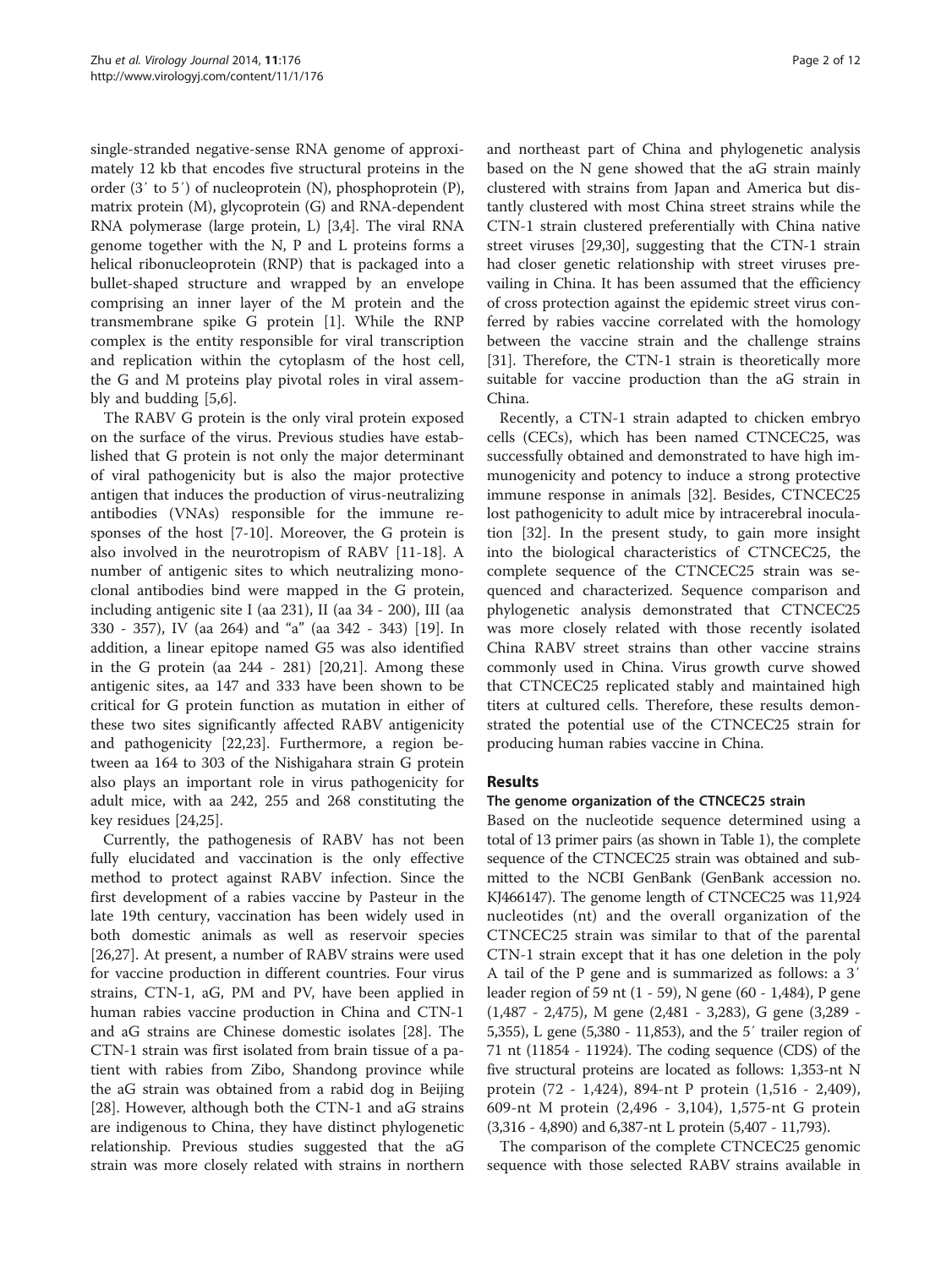<span id="page-2-0"></span>Table 1 Primers used in this study

| Primer        | Sequence (5' to 3')             | Base position $(bp)^{a}$ |  |
|---------------|---------------------------------|--------------------------|--|
| $LH-1$ F      | TACGCTTAACAACCAAATCAAAGA        | $1 - 1075$               |  |
| LH-1 R        | GGTGCACATGCGGCAATA              |                          |  |
| $LH-2F$       | <b>TCCGTTCATTAGGCCTGAGTG</b>    | 937-2038                 |  |
| $H-2R$        | CTGCCATTCGGGCTTTG               |                          |  |
| $H - 3F$      | GGAAGATCCTCGGAGGACAA            | 1927-2979                |  |
| $LH-3R$       | <b>TIGTCTTGCACTCACTCTTATCTG</b> |                          |  |
| $LH-4F$       | GAGGGCATGAACTGGGTGTA            | 2818-3890                |  |
| $LH-4R$       | GGTTGGTAGAGCAGTAGGCAGAA         |                          |  |
| LH-5 F        | <b>TCATTGGCTCCGGACTGTAA</b>     | 3730-4766                |  |
| $LH-5R$       | <b>TAGTCCTTCGGCAACACGTC</b>     |                          |  |
| $LH-6F$       | <b>CTCAGGGGTTGATCTCGGTCT</b>    | 4654-5735                |  |
| LH-6 R        | CAGAGTGAGCACCATACAACCA          |                          |  |
| $H - 7F$      | AGACCTTACCGGATGACTTTGAC         | 5585-6623                |  |
| 1 H-7 R       | <b>TCGCCAAGCACTCCTGATA</b>      |                          |  |
| LH-8F         | GTTATAGACATTGGGGGCATCC          | 6510-7599                |  |
| $LH-8R$       | <b>TTGTCTCCTTGCGCCAGTAT</b>     |                          |  |
| $LH-9F$       | TGGAAGGCTTACGGCAGAA             |                          |  |
| <b>LH-9 R</b> | GGTGTCTGAGTCATCCGGTTG           | 7494-8661                |  |
| LH-10 F       | TCGGACGATCAGAAGGCAGTT           | 8560-9601                |  |
| LH-10 R       | TGAGTCATGTATCGCGACCAAG          |                          |  |
| LH-11 F       | <b>CTGATATCCGCCTGAAGCCTG</b>    | 9486-10630               |  |
| IH-11 R       | <b>ATGTGTTCCGGATGCCATCA</b>     |                          |  |
| LH-12 F       | GGAGGAATATCGCGAGCAGTA           | 10532-11686              |  |
| $LH-12 R$     | AATACTCCCGACAAGTCTGGTG          |                          |  |
| LH-13 F       | <b>GTTGGTCTGACGATACCTCAGTGT</b> | 11565-11925              |  |
| LH-13 R       | TACGCTTAACAAAAAGACCATAAAGATGA   |                          |  |

 ${}^a$ Position from the 5' terminal region of the full-genome sequence of the CTN-1 strain.

the GenBank was performed to investigate the relative similarity of the CTNCEC25 strain to other RABV strains (Table [2\)](#page-3-0). The results showed that the percentage homology of the CTNCEC25 strain at nucleotide level with other full-length genomes ranged from 81.5% with SHBRV-18 strain to 99.9% with the parental CTN-1 strain, indicating high relatedness of the CTNCEC25 strain with other RABV strains (Table [3](#page-4-0)).

# Sequence comparison of the genome of CTNCEC25 and CTN-1

To investigate in detail the sequence variation after the adaption of CTN-1 to CECs, the genome sequence of CTNCEC25 and the parental CTN-1 strain was compared and analyzed (Table [4](#page-4-0)). Compared to that of the CTN-1 strain, a total of 16 nucleotide substitutions and 1 deletion, which resulted in 8 aa residues changes in the five structural proteins, were identified in the

CTNCEC25 strain. The G gene was the most varied gene of the CTNCEC25 strain with 7 nucleotide mutations. All the seven mutations except one in the G gene non-coding region (5251 nt), were non-synonymous which changed 5 aa residues in the G protein. In contrast, although the L gene possessed 6 nucleotide mutations, only one of them affected the amino acid sequence. In addition, the N gene has 1 synonymous mutation and the P gene has a deletion of one A nucleotide in the potential polyadenylation signal. The M gene has 2 mutations which affected 2 aa residues in M protein.

The finding that a deletion of one A nucleotide was occurred in the gene junction of P and M was unexpected as several studies have shown that a 3'- U-U-U-U-U-U-U-5' (U7) tract at the end of each gene was essential for the polyadenylated tail of the five structural protein genes and was well conserved in all these five structural protein genes [\[3,33\]](#page-10-0). To further investigate the heterogeneity of the gene junctions of P and M, the CTNCEC25 P gene was used to searched against the nucleotide sequences at the NCBI database and a total of 41 RABV strains with complete genome sequenced was selected to compare the sequence heterogeneity of the P-M gene junctions. The summary of the sequence analysis is shown in Figure [1.](#page-5-0) The sequence across the P-M junction was wild type (with  $U_7$  tract) in 34 of 41 genomes and the shortening of  $U_7$  tract to  $U_6$  was found in three genomes including CTNCEC25. In the rest four genomes that were not wild type, the U tract was extended to  $U_8$ in three and interrupted by a C residue  $(U<sub>5</sub>CU<sub>1</sub>)$  in one genome (Figure [1](#page-5-0)). The above data showed that mutations that are known to eliminate termination of transcription might be selected and preserved in virus population during evolution.

#### Structural features of the G protein of the CTNCEC25 strain

As the G protein is essential for viral pathogenicity, the G protein amino acid sequence variation between CTNCEC25 and CTN-1 was investigated. Compared to the CTN-1 G protein, amino acids  $Lys<sub>147</sub>$ , Arg<sub>333</sub>, Glu<sub>389</sub>, Pro<sub>421</sub> and Ser<sub>485</sub> were changed to Glu<sub>147</sub>, Gln<sub>333</sub>, Lys<sub>389</sub>, Gln<sub>421</sub> and Pro<sub>485</sub>, respectively, in the CTNCEC25 G protein (Table [4](#page-4-0)). Among these amino acids,  $Lys_{147}$  and Arg<sub>333</sub> have been shown to be essential for the pathogenesis of RABV [[11,34-38\]](#page-10-0). The results also imply that antigenicity would be affected in CTNCEC25.

To investigate the G protein ectodomain sequence identity of CTNCEC25 with other RABV street or vaccine strains, pairwise comparisons using the G protein ectodomain amino acid sequence was performed. The results showed that the identity of the G protein ectodomain sequence ranged from 90.0% to 99.1% between CTNCEC25 with other RABV strains (Table [5\)](#page-5-0).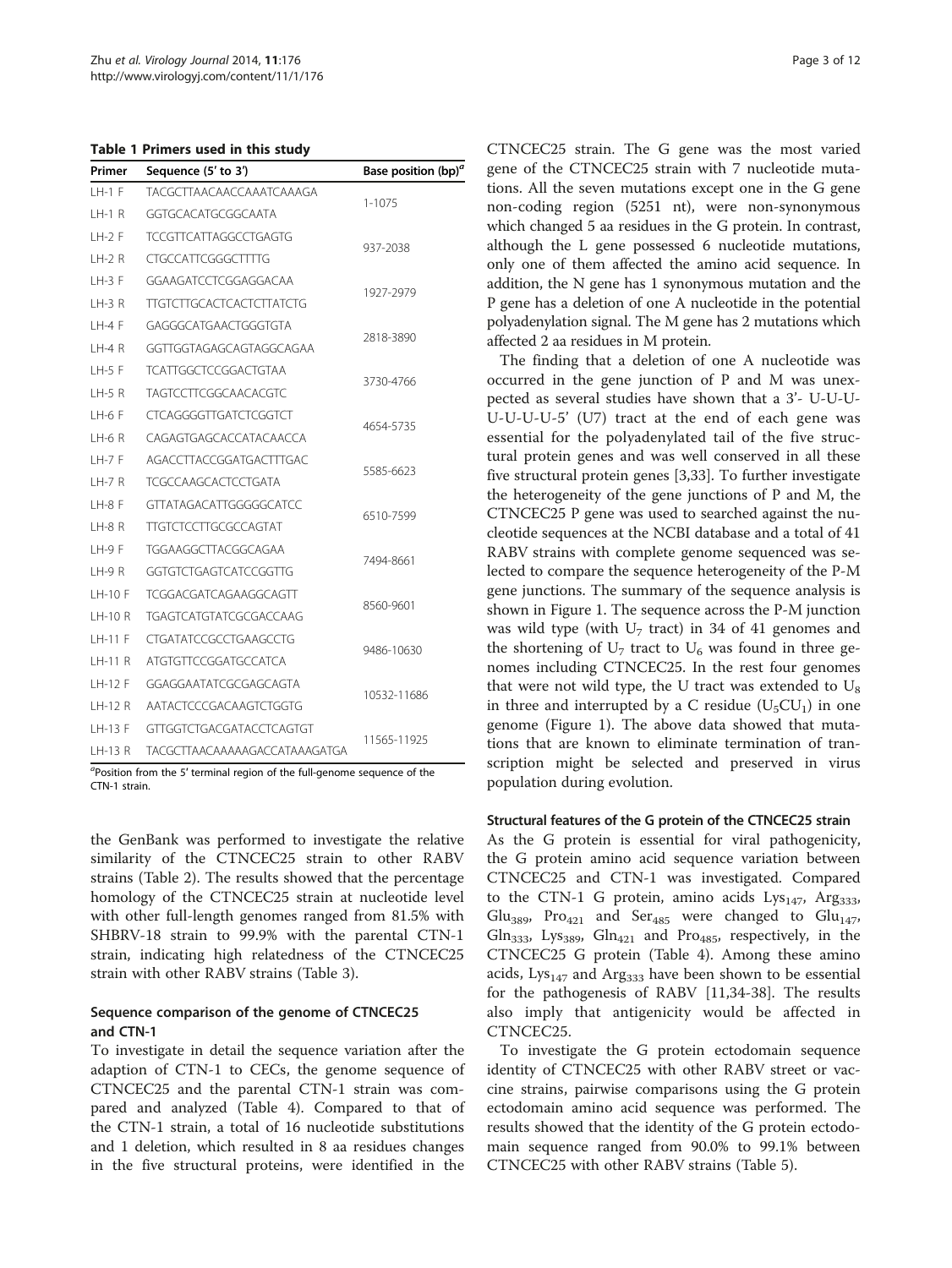|                 | Virus strain      | Accession no. | Isolate country  | Length (bp) |
|-----------------|-------------------|---------------|------------------|-------------|
| Vaccine strains | CTNCEC25          | KJ466147      | China            | 11,924      |
|                 | $CTN-1$           | FJ959397      | Zibo, China      | 11,925      |
|                 | SRV9              | AF499686      | China            | 11,928      |
|                 | SAG2              | EF206719      | France           | 11,928      |
|                 | ERA               | EF206707      | Germany          | 11,931      |
|                 | SAD B19           | M31046        | America          | 11,928      |
|                 | HEP-Flury         | AB085828      | America          | 11,615      |
|                 | FluryLEP          | DQ099524      | Germany          | 11,711      |
|                 | PM1503            | DQ099525      | Germany          | 11,723      |
|                 | PV                | M13215        | France           | 11,932      |
|                 | <b>RV-97</b>      | EF542830      | Russia           | 11,932      |
|                 | 3aG G             | L04522        | Beijing, China   | 1,575       |
| Street strains  | <b>HN10</b>       | EU643590      | Hunan, China     | 11,923      |
|                 | BD06              | EU549783      | Hunan, China     | 11,924      |
|                 | <b>DRV</b>        | DQ875051      | Jilin, China     | 11,863      |
|                 | <b>MRV</b>        | DQ875050      | Henan, China     | 11,869      |
|                 | FJ008             | FJ866835      | Fujian, China    | 11,924      |
|                 | D01               | FJ712193      | Zhejiang, China  | 11,925      |
|                 | JX08-45           | GU647092      | China            | 11,922      |
|                 | DRV-AH08          | HQ450385      | Anhui, China     | 11,924      |
|                 | SHBRV 18          | AY705373      | America          | 11,923      |
|                 | 8743THA           | EU293121      | Thailand         | 11,923      |
|                 | NNV-RAB-H         | EF437215      | India            | 11,928      |
|                 | Nishigahara       | AB044824      | Japan            | 11,926      |
|                 | <b>HM65</b>       | AY257980      | Thailand         | 1,575       |
|                 | CHAND03           | AY987478      | India            | 1,592       |
|                 | MAL1-HM           | AF325487      | Malaysia         | 2,091       |
|                 | BeijingHu1 G      | EU700029      | Beijing, China   | 1,575       |
|                 | GuizhouA10(H) G   | EU267745      | Guizhou, China   | 1,575       |
|                 | Hebei0(H) G       | EU267752      | Hebei, China     | 1,575       |
|                 | HNDB28 G          | EU008927      | Hunan, China     | 1,575       |
|                 | Hubei0703081 G    | EF643518      | Hubei, China     | 2,064       |
|                 | <b>WG430 G</b>    | DQ849060      | Hunan, China     | 1,575       |
|                 | <b>WG432 G</b>    | DQ849059      | Hunan, China     | 1,575       |
|                 | Yunnan_MD06 G     | EU253477      | Yunnan, China    | 1,575       |
|                 | Zhejiang Wz1(H) G | EF556198      | Zhejiang, China  | 2,067       |
|                 | FY1 G             | DQ849044      | Anhui, China     | 1,575       |
|                 | Yue1 G            | DQ849070      | Guangxi, China   | 1,575       |
|                 | Jiangsu Wx0(H) G  | EU267772      | Jiangsu, China   | 1,575       |
|                 | NC G              | DQ849064      | Jiangxi, China   | 1,575       |
|                 | CQ92 G            | DQ849072      | Chongqing, China | 1,575       |
|                 | Yunnan_Qj07 G     | EU275240      | Yunnan, China    | 1,575       |
|                 | YunnanTc06 G      | EU275242      | Yunnan, China    | 1,575       |

# <span id="page-3-0"></span>Table 2 The RABV strains for which complete genome or the G gene sequence is available that were used in this study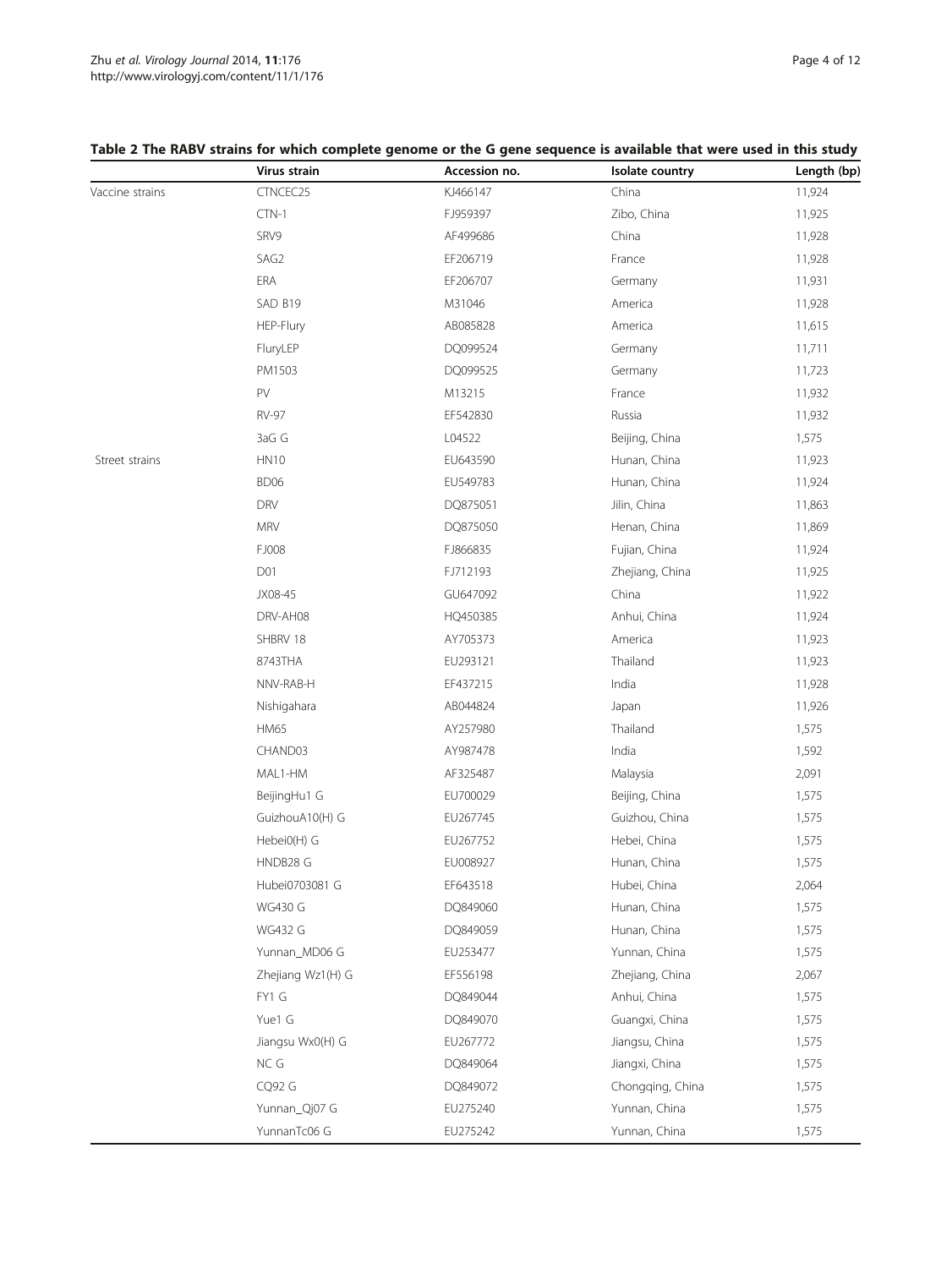<span id="page-4-0"></span>Table 3 Comparison of genome sequence similarity between CTNCEC25 and several RABV strains

| <b>Strains</b>   | Similarity (%) | <b>Strains</b> | Similarity (%) |
|------------------|----------------|----------------|----------------|
| $CTN-1$          | 99.9           | <b>HN10</b>    | 93.4           |
| SRV9             | 84.4           | BD06           | 88.1           |
| SAG <sub>2</sub> | 84.4           | <b>DRV</b>     | 83.7           |
| <b>ERA</b>       | 84.6           | DRV-AH08       | 88.0           |
| SAD B19          | 84.4           | <b>MRV</b>     | 84.2           |
| HEP-Flury        | 84.8           | SHBRV18        | 81.5           |
| FluryLEP         | 84.9           | FJ008          | 88.2           |
| PM1503           | 84.5           | D01            | 88.2           |
| PV               | 84.4           | JX08-45        | 93.4           |
| <b>RV-97</b>     | 83.8           | 8743THA        | 88.4           |
| Nishigahara      | 83.7           | NNV-RAB-H      | 84.8           |
|                  |                |                |                |

# Phylogenetic analysis of the CTNCEC25 strain with other RABV street and vaccine strains

To further determine the phylogenetic relationship of the CTNCEC25 strain with others RABV strains, especially those recently isolated from different regions in China, two phylogenetic analyses were performed using either the complete genome sequences (Figure [2\)](#page-6-0) or the

| Table 4 Comparison of the sequence difference between |
|-------------------------------------------------------|
| the genomes of the CTNCEC25 and CTN-1 strains         |

| Genome location <sup>a</sup> | Protein position | Nucleotide/amino<br>acid substitution<br>$(CTN-1 \rightarrow CTNCEC25)$ |
|------------------------------|------------------|-------------------------------------------------------------------------|
| 461                          | N                | $G \rightarrow A/-^b$                                                   |
| 2476                         | Ρ                | $G \rightarrow -\frac{c}{2}$                                            |
| 2792                         | M                | $T \rightarrow G/Leu \rightarrow Arq$                                   |
| 3068                         | M                | $C \rightarrow T/Ser \rightarrow Lev$                                   |
| 3812                         | $G-147$          | $A \rightarrow G/Lys \rightarrow Glu$                                   |
| 4371                         | $G-333$          | $G \rightarrow A/Arg \rightarrow GIn$                                   |
| 4538                         | G                | $G \rightarrow A/Glu \rightarrow Lys$                                   |
| 4635                         | G                | $C \rightarrow A$<br>$/Pro \rightarrow GIn$                             |
| 4636                         |                  | $A \rightarrow G$                                                       |
| 4826                         | G                | $T \rightarrow C/Ser \rightarrow Pro$                                   |
| 5251                         | G                | $C \rightarrow A/-$                                                     |
| 6289                         | L                | $A \rightarrow G/-$                                                     |
| 7078                         | L                | $G \rightarrow A/-$                                                     |
| 7750                         | L                | $G \rightarrow A/-$                                                     |
| 9886                         | L                | $G \rightarrow T/-$                                                     |
| 10141                        | L                | $A \rightarrow G/-$                                                     |
| 10212                        | L                | $G \rightarrow A/Arg \rightarrow Lys$                                   |

α Position from the 5′ terminal region of the full-genome sequence of the CTN-1 strain.

 $^o$ Amino acid synonymous mutation.

c Nucleotide deletion.

mature G protein amino acid sequences (Figure [3\)](#page-7-0) of the CTNCEC25 strain and others RABV strains, mainly those recently isolated street strains circulating in China.

As expected, at the genomic level, the CTNCEC25 strain was most closely related with the parental CTN-1 strain (Figure [2](#page-6-0) and [3](#page-7-0)), which was consistent with genome comparison analysis (Table 3). Furthermore, compared to other vaccine strains used in China, such as PM and PV, the CTNCEC25 strain was more closely related with those RABV street strains. This phenomenon was even more pronounced when the phylogenetic tree was built based on the mature G protein amino acid sequences, in which the CTNCEC25 strain was clustered together with almost all of the selected recently isolated China RABV street strains while other commonly used vaccine strains were clustered into another group together with only a few China RABV street strains (Figure [3\)](#page-7-0). Therefore, the above results suggested that the CTNCEC25 strain was phylogenetically more closely related with those native China RABV street isolates than other vaccine strains commonly used in China.

# Virus replication in cell culture

To compare the infectivities of the CTN-1 and CTNCEC25 strains in both neuronal NA cells and the nonneuronal Vero or CECs, viral replication was examined by analysis of progeny virus production in NA, Vero or CECs infected with CTN-1 or CTNCEC25 at a multiplicity of infection (MOI) of 3 fluorescent focus units (FFUs)/cell. As illustrated in Figure [4A](#page-8-0) and B, the viral titers of the CTNCEC25 strain in both NA and Vero cells were comparable to that of the parental CTN-1 strain and similar growth kinetics were observed for these two viruses with peak titers at 72 hours post infection (h p.i.) reaching about  $10^{8.0}$  FFUs/ml. As expected, CTNCEC25 replicated at a similar robustness and reached high titers in CECs, although the titers were slightly lower than that in NA or Vero cells (Figure [4C](#page-8-0)). On the other hand, as the CTN-1 strain was previously maintained in Vero cells, it replicated poorly in CECs and the titers at 72 and 96 h p.i. were approximately 100 fold lower than that of the CEC-adapted CTNCEC25 strain (Figure [4](#page-8-0)C). Therefore, the results indicated that the adaptation of CTNCEC25 to CECs did not affect virus replication in cultured cells.

# **Discussion**

In the present study, the complete genome of the RABV strain CTNCEC25, the first CTN-1 strain adapted to CECs, was sequenced and analyzed. The results demonstrated that the CTNCEC25 strain was closely related to China RABV street strains recently isolated from different regions. Furthermore, although the CTNCEC25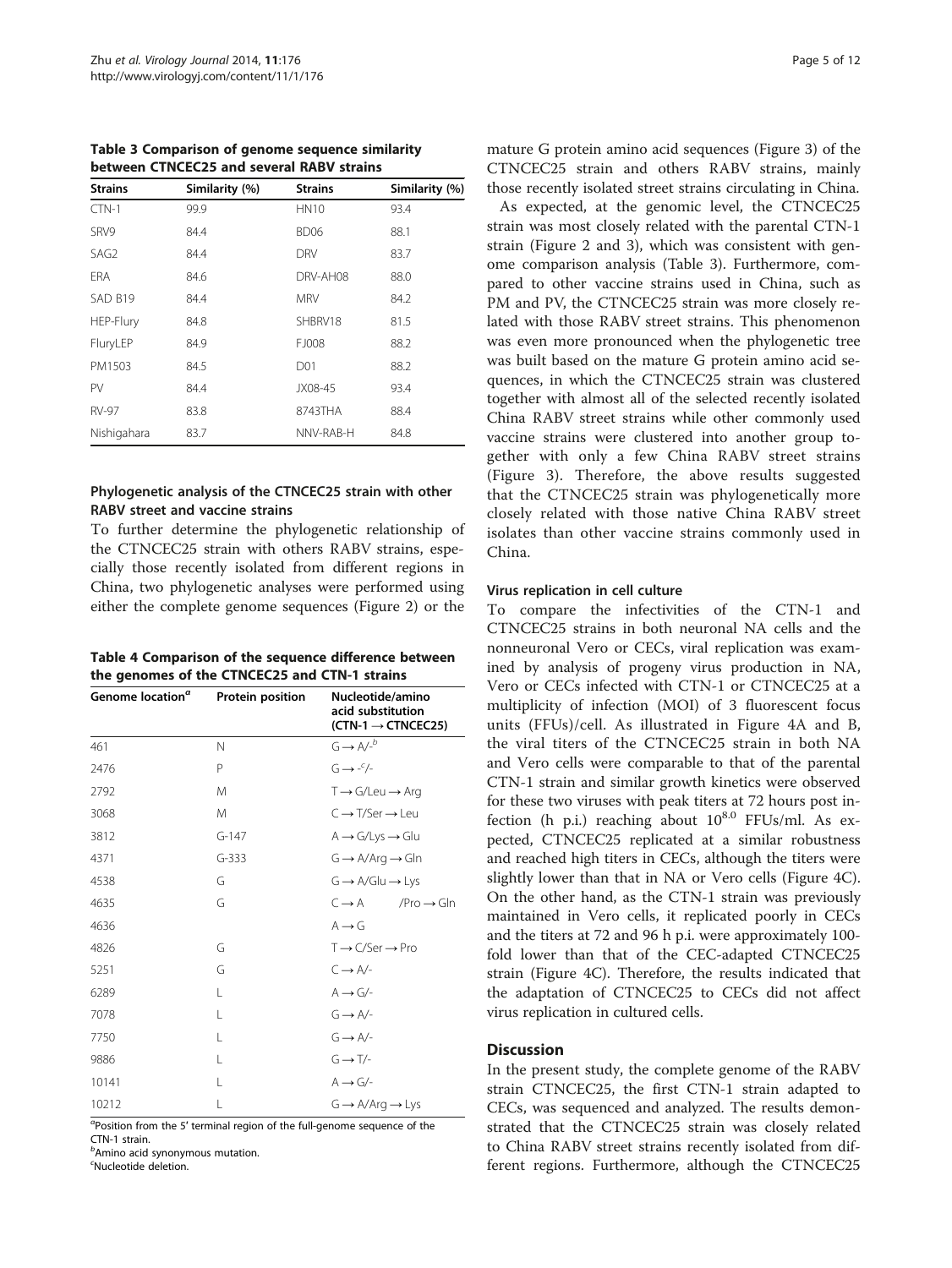<span id="page-5-0"></span>

strain achieved stable and high titers in cultured cells and CECs (Figure [4\)](#page-8-0), it caused no lethality in adult mice by intracerebral inoculation [\[32](#page-10-0)], thus providing a rationale for its potential use for human vaccine production in China.

Comparison of the nucleotide sequences of CTNCEC25 with CTN-1 identified that all nucleotide changes occurred in the structural protein genes, with the G gene being the most variable. Similar results were observed in another attenuated RABV strain, RC-HL, which was derived from the RABV Nishigahara strain after 330 passages in chicken embryos and cell cultures [[24](#page-10-0)]. It has been shown that the G gene was the most variable when comparing the complete genome sequences of the RC-HL

Table 5 Homologies of the ectodomain amino acid sequences of the CTNCEC25 G protein with those of other virus strains

| <b>Strain</b>    | Identity (%) | <b>Strain</b>   | Identity (%) |  |
|------------------|--------------|-----------------|--------------|--|
| $CTN-1$          | 99.1         | SHBRV 18        | 90.9         |  |
| SRV9             | 93.8         | BeijingHu1      | 95.9         |  |
| SAG <sub>2</sub> | 94.5         | GuizhouA10(H)   | 94.1         |  |
| <b>ERA</b>       | 94.8         | Hebei0(H)       | 94.8         |  |
| SAD B19          | 94.5         | HNDB28          | 95.9         |  |
| HEP-Flury        | 95.2         | Hubei0703081    | 95.7         |  |
| FluryLEP         | 94.8         | <b>WG430</b>    | 95.7         |  |
| PM1503           | 93.8         | <b>WG432</b>    | 95.7         |  |
| PV               | 94.8         | Yunan_MD06      | 95.2         |  |
| 3aG              | 93.6         | Zhejiang Wz1(H) | 95.7         |  |
| <b>HN10</b>      | 97.9         | FY1             | 95.4         |  |
| BD <sub>06</sub> | 95.2         | Yue1            | 95.4         |  |
| <b>DRV</b>       | 90.0         | Jiangsu Wx0(H)  | 94.5         |  |
| <b>MRV</b>       | 93.2         | <b>NC</b>       | 95.9         |  |
| FJ008            | 95.4         | CQ92            | 97.0         |  |
| D01              | 95.4         | Yunan_Qj07      | 95.2         |  |
| JX08-45          | 96.6         | YunnanTc06      | 95.7         |  |
| <b>RV-97</b>     | 92.5         | MAL1-HM         | 96.1         |  |
| Nishigahara      | 94.1         | CHAND03         | 94.5         |  |
| 8743THA          | 95.2         | NNV-RAB-H       | 96.1         |  |

strain and the Nishigahara strain [[39](#page-10-0)]. Given that RABV is highly neurotropic in nature and the fact the G protein is the major structural protein involved in the neurotropism of RABV by recognizing receptors on neurons, it is therefore not unexpected that the G protein underwent greater selection pressure during adaptation to cultured nonneuronal cells.

Previous studies have identified several amino acids in G protein that were important for the antigenicity and pathogenicity of RABV [[22](#page-10-0),[23](#page-10-0)]. In the present study, two of these critical amino acids, aa 147 and 333, were found to be mutated in CTNCEC25 G protein during adaptation to CECs. Therefore, it was assumed that the pathogenicity of CTNCEC25 may be severely attenuated in adult mice, which was consistent with our previous in vivo study showing that CTNCEC25 was apathogenic to adult mice by intracerebral inoculation [\[32](#page-10-0)].

Sequence analysis identified that the Lyssavirus genome contains the signals essential for the transcription initiation, termination and processing for all the five structural protein genes, and the RABV is no exception [[4\]](#page-10-0). A consensus sequence, 3'-A/U-C-U-U-U-U-U-U-U-5', is conserved in all of the five RABV structural protein genes [[3\]](#page-10-0). Several studies using Vesicular stomatitis virus (VSV), the prototype of the Vesiculovirus genus, showed that the  $U_7$  tract is strictly conserved and essential for VSV mRNA termination and polyadenylation, and either shortening or interrupting it with a heterologous nucleotide eliminates mRNA termination and polyadenylation [[40,41](#page-10-0)]. As is the case for CTNCEC25, however, the  $U_7$ tract is only conserved in four of the five structural protein genes, N, M, G and L, but not the P gene, in which the  $U_7$ tract was shortened to  $U_6$ . Therefore, it is assumed that the expression of M gene, which is located downstream of the P gene, would be affected in CTNCEC25 due to the read-through of the upper P gene. Previous studies have revealed that the M gene encodes a multifunctional protein that plays essential roles not only in mediating viral assembly and budding but also in regulating the balance between the transcription and replication of RABV. So the disruption of M gene expression should certainly impair the CTNCEC25 replication in cultured cells. Although we did not perform transcriptional analysis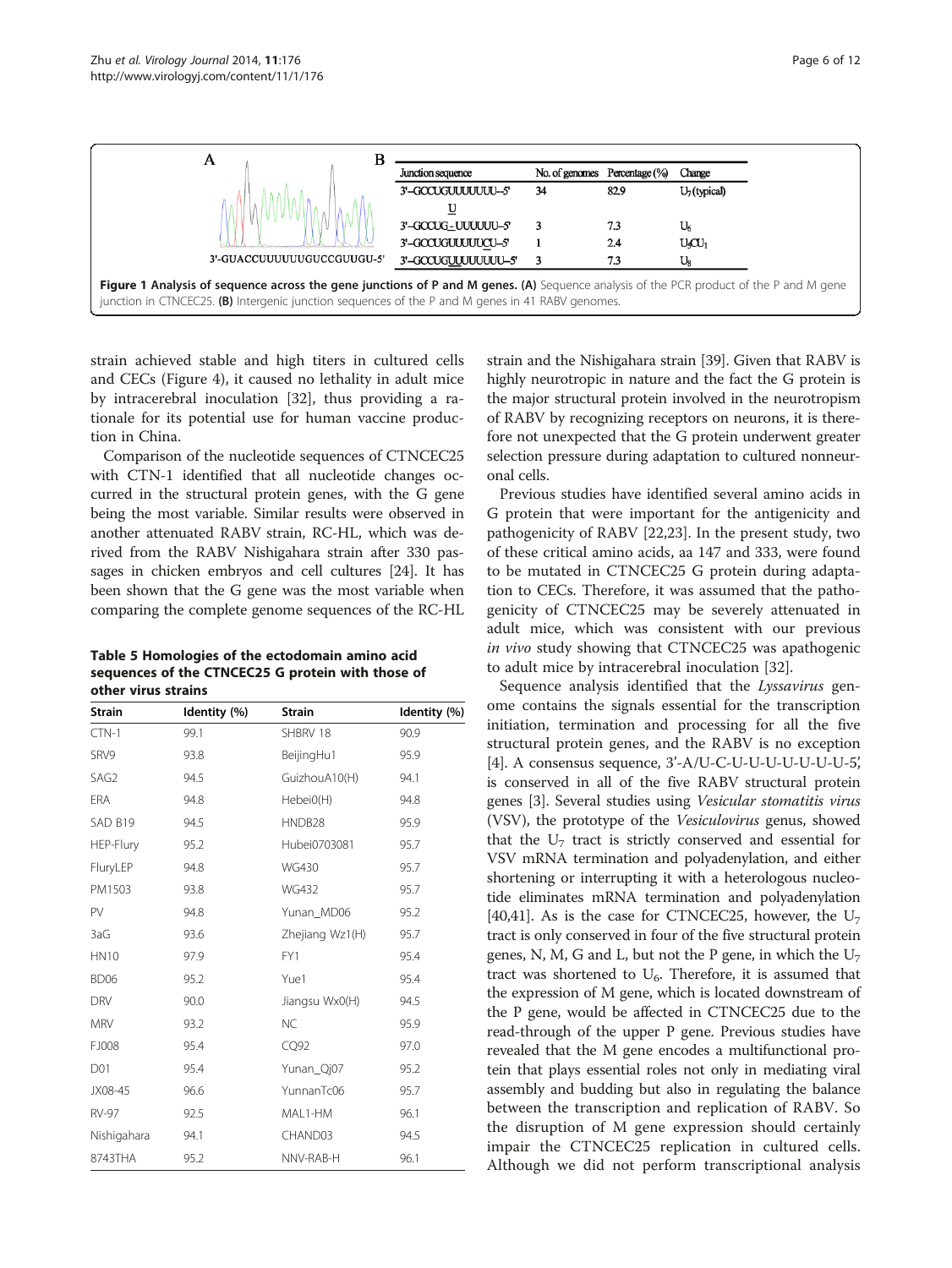of the CTNCEC25 M gene, this possibility could be ruled out as the growth kinetics of CTNCEC25 in cultured cells were indistinguishable from that of CTN-1 (Figure [4\)](#page-8-0).

After careful inspection of the database, we found that while the typical  $U_7$  tract was the preponderant sequence at the P-M junction, several types of disruption of the typical  $U_7$  tract were observed, although with a low frequency, in the P-M junctions, including shortening or lengthening of  $U_7$  tract to  $U_6$  or  $U_8$  and interruption of the  $U_7$  tract by a different nucleotide (Figure [1](#page-5-0)). Therefore, it is possible that the RABV street strains have accumulated mutations during evolution and maintained these mutations to increase their population diversity, better adapt to their hosts or disseminate infection to a new host species. On the other hand, it also cannot rule out the possibility that different mechanisms may exist upon the molecular biology between RABV

and VSV, as RABV and VSV share distinct natural histories and pathogenicity despite the close relationship within each other [\[4](#page-10-0)]. Further studies are needed to unravel the mechanisms underlining the regulation of gene expression of CTNCEC25.

Phylogenetic analysis using the genome sequence or the mature G protein amino acid sequence identified that CTNCEC25 shared high homology with wild strains isolated from different regions in China. It has been previously reported that the identity of the ectodomain amino acid sequence of RABV G protein directly correlated with the efficacy of vaccination and VNAs displayed cross-protection only when the amino acid sequence of the G protein ectodomain was at least 74% identical [\[31](#page-10-0)]. The recent antigenic analysis using serological assay data has also demonstrated that a 4.8% change in the G protein ectodomain amino acid sequence would cause a change of one antigenic unit between viruses (equivalent

<span id="page-6-0"></span>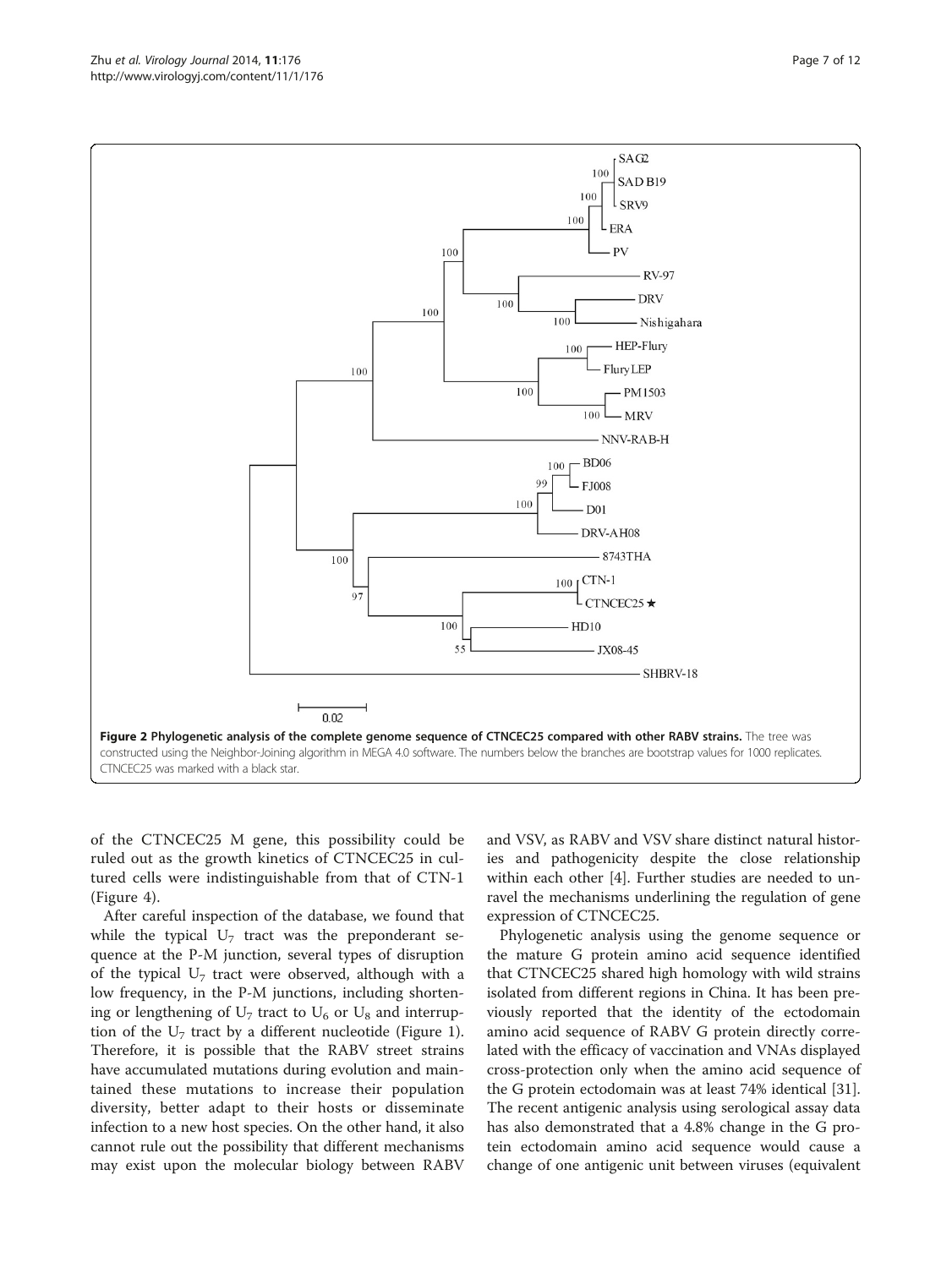<span id="page-7-0"></span>http://www.virologyj.com/content/11/1/176



1000 replicates. CTNCEC25 was marked with a black star.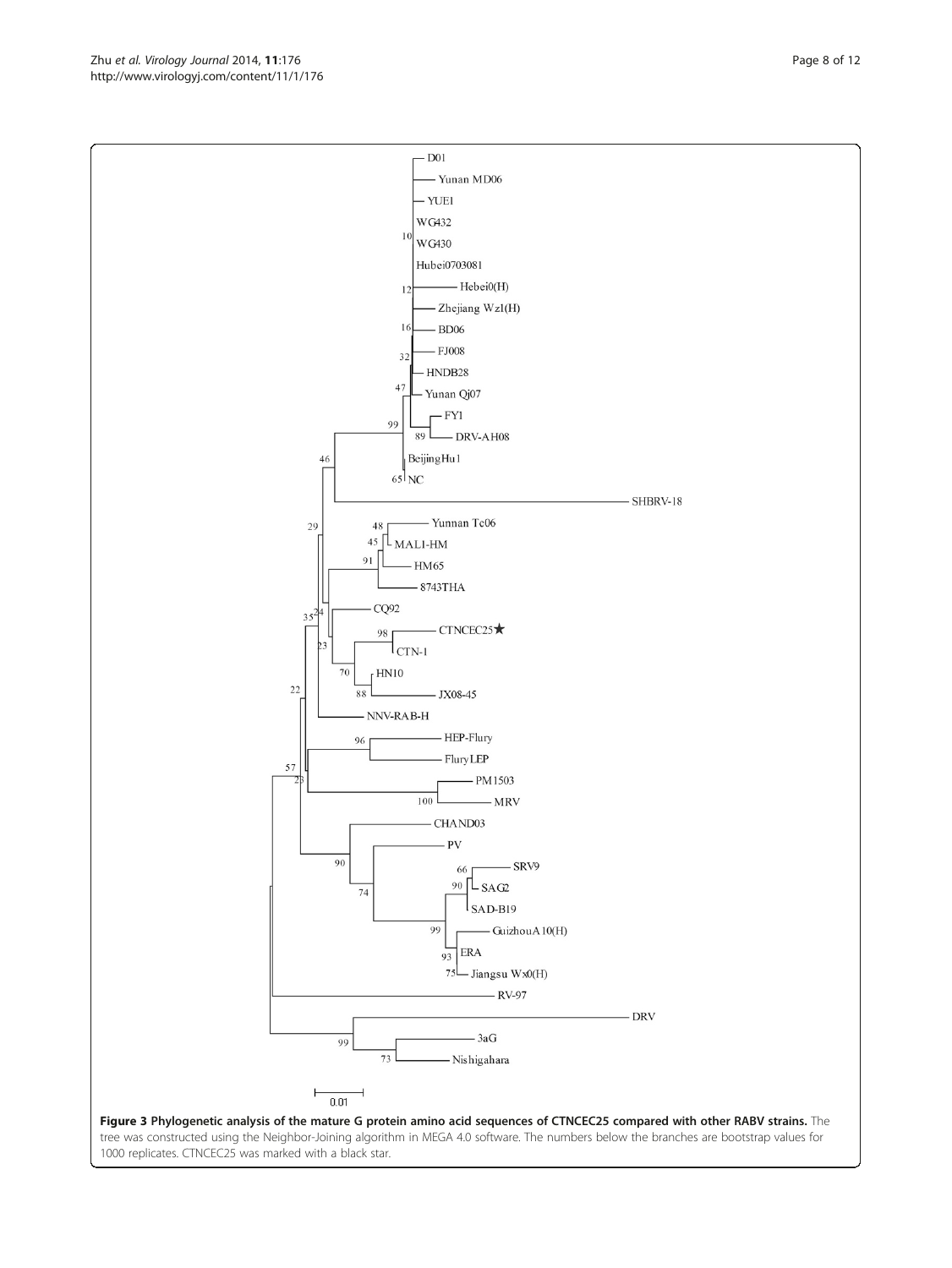<span id="page-8-0"></span>

to a two-fold change in antibody titer) and there is a generally good correlation between genetic distance in the G protein and antigenic distance [[42\]](#page-10-0). Therefore, it is reasonable that the best vaccine strain should be the one most closely related to the street strains circulating within the target area. Sequence analysis showed that compared to aG, PM and PV vaccine strains, which were widely used in China for human vaccine production, the CTNCEC25 strain was more closely related to RABV strains circulated in China while the other three vaccine strains were predominantly clustered with RABV strains derived from other countries. In addition, the ectodomain amino acid homology of the G proteins of CTNCEC25 with other RABV strains ranged from 90.0% to 99.1% (Table [5](#page-5-0)), which significantly ranked above the threshold 74% for the presence of cross-protection. Taken together, the above results indicated that CTNCEC25 was an ideal candidate for human vaccine production in China.

The human rabies vaccines can be produced either from animal tissues or cultured cells, such as CECs, BHK or Vero cells [\[43\]](#page-11-0). The development of modern industrial cell cultivation and fermentation techniques have greatly promoted the capacity of producing vaccines with high quantity and quality. Given the consideration of purity and concentration of vaccines, vaccines using cultured cells have quickly outdated the use of tissue-derived rabies vaccines. However, although cell culture vaccines are highly efficacious and immunogenic,

these cell lines may have differences in genotypes or phenotypes from the original cell line and thus may contain oncogenic properties [[44](#page-11-0),[45](#page-11-0)]. Therefore, great caution should be taken in using such cell lines for vaccine manufacturing. Specific guidelines for producing human vaccines using the continuous cell lines were enacted in China and no more than 100 pg of host cellular DNA per dose was allowed for authorized vaccine production using Vero cell line according to the standard of the Pharmacopoeia of the People's Republic of China (2010), Volume III. On the other hand, CECs, which have limited life span than continuous cell lines, maintain the normal cellular karyotype and thus guarantee no contamination of foreign and oncogenic particles and are expected to be a promising substitute substrate for production of safe human vaccine [\[43\]](#page-11-0). The FluryLEP strain has already been adapted to CECs to produce purified chicken embryo cells vaccines, and has been recommended by WHO and widely used in many countries due to its high safety and efficacy, low cost and relative simple manufacturing techniques [[46-49](#page-11-0)]. Current vaccine production in China was almost exclusively based on Vero cells, making vaccine strains adapted to CECs urgently needed.

#### Conclusion

In this study, an CECs-adapted RABV strain CTNCEC25 was sequenced and characterized. Phylogenetic analysis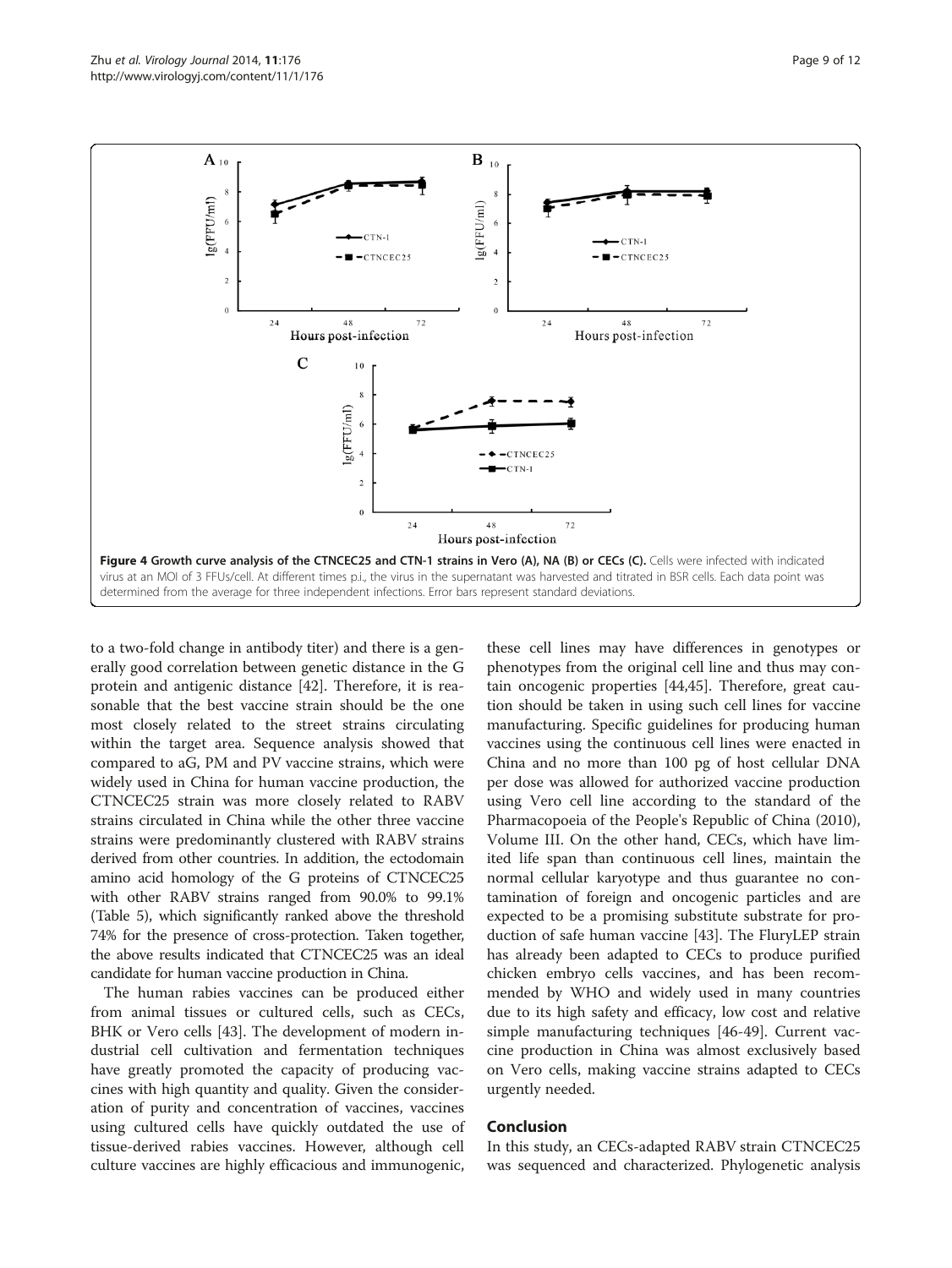identified that CTNCEC25 was more closely related to RABV street strains circulating in China than other RABV vaccine strains currently used in China. Sequence comparison showed that the G protein ectodomain amino acid sequence identity between CTNCEC25 and other RABV strains was at least 90% identical. Furthermore, CTNCEC25 produced high virus titers in primary culture cells while it lacked the pathogenicity for adult mice. Collectively, these results demonstrated that the CTNCEC25 strain is an ideal vaccine strain candidate for producing human vaccine with high quality and safety in China.

# Materials and methods

# Viruses and cells

The CTN-1 strain (after 5 passages in Vero cell lines) was obtained from National Institute for the Control of Pharmaceutical and Biological Products (NICPBP). The CTNCEC25 strain was prepared by adapting the CTN-1 strain to CECs through serial passage in CECs [[32\]](#page-10-0), and passage 36 of the CTNCEC25 strain in CECs was used in this study unless otherwise specified. BSR cells (cloned from BHK-21), CECs and Vero cells were maintained in M199 (Invitrogen) supplemented with 10% fetal bovine serum (FBS). Mouse neuroblastoma NA cells were grown in Eagle's minimal essential medium supplemented with 10% FBS. All cells were incubated at 37 $^{\circ}$ C in 5% CO<sub>2</sub>.

# Primer design

According to the conserved regions of the genome sequence of the CTN-1 strain published in GenBank (GenBank accession no. FJ959397), 13 pairs of primers were designed to amplify the regions of CTNCEC25 strain using DNASTAR 7.0 software (DNASTAR Inc., Madison, WI, USA) and synthesized and purified using PAGE purification by Invitrogen (Table [1](#page-2-0)).

# RNA extraction, reverse transcription-PCR and direct sequencing

Total RNA was extracted from supernatants of CTNCEC25 infected CECs using the QIAampViral RNA Mini Kit (Qiagen) according to manufacturer's instructions. The first strand of cDNA was synthesized using the First Strand cDNA Synthesis Kit (TOYOBO) and the cDNA was amplified using the Platinum Taq DNA HIF I Polymerase (Invitrogen), according to the manufacturer's protocols. Then, the full-length cDNA was subjected to nucleotide sequencing straightly by BGI-Beijing (Beijing, China) and Invitrogen Life Technologies Corporation (Shanghai, China) using the Chain Termination Method. The nucleotide sequence of the full-length genome of CTNCEC25 was submitted to GenBank under accession no. KJ466147.

#### Sequence alignment and phylogenetic analysis

The nucleotide sequences obtained were edited manually using the DNASTAR 7.0. Multiple sequence alignments were constructed using Clustal X [[50\]](#page-11-0) with default settings. Phylogenetic trees were constructed on the basis of multiple alignments using the neighbor-joining algorithm in the software package MEGA 4. The reliability of the phylogeny groupings was evaluated using bootstrapping with 1000 replicates. The RABV strains with complete genome or the G gene sequence available in the GenBank used in this study were listed in Table [2](#page-3-0).

#### Virus titration

The virus titer was determined using a modified rapid fluorescence focus inhibition test as previously described [[51\]](#page-11-0) and expressed in FFUs/ml. Briefly, a monolayer of BSR cells in 96-well plates was incubated with serial three-fold virus dilutions. At 24 h p.i., the cells were fixed with 80% ice-cold acetone and stained with a FITC-labeled monoclonal antibody against nucleoprotein (Millipore) for 1 h at 37°C. The plates were examined by fluorescence microscopy, and the number of fluorescent foci presented in the wells was recorded. Endpoints were defined as the highest dilutions with fluorescent foci less than 30, and virus titers were calculated by the following formula: virus titer  $(FFU/ml) = (the mean foci number in$ the endpoint wells  $\times$  5 + the mean foci number in the wells with lower dilutions next to the endpoint well)  $\div$  2  $\times$  the dilution factor of the lower dilutions  $\times$  20.

#### Virus growth analysis in cultured cells

NA, Vero and CEC cells  $(1 \times 10^6)$  were infected with the indicated viruses at an MOI of 3 FFUs/ml for single-step growth analysis as previously described [\[39\]](#page-10-0). Briefly, after 1 h of incubation at 37°C, the inoculum was removed and cells were washed three times with Hanks' balanced salt solution, then 3 ml of the corresponding fresh medium was added to the cells. Cells were incubated at 37°C in 5% CO2 and supernatants were harvested at the indicated time points. Titration of viral stocks was performed by an direct immunofluorescence assay as described above.

#### Abbreviations

RABV: Rabies virus; CNS: Central nervous system; RNP: Ribonucleoprotein; CECs: Chick embryo cells; nt: Nucleotides; CDC: Coding sequence; FFU: Fluorescent focus unit; MOI: Multiplicity of infection; p.i.: Post infection; i.c.: Intracerebral; VNA: Virus-neutralizing antibody.

#### Competing interests

The authors declare that they have no competing interests.

#### Authors' contributions

SMZ carried out the design of the study, experimental implementation and the data analysis. CHW participated in the design of the study and data analysis. PZ and HL performed gene sequencing analysis and the animal experiment. SL performed cell culturing, viral passage and viral titer determination. CPG is the corresponding author and provided overall supervision of the study. All authors have read and approved the final manuscript.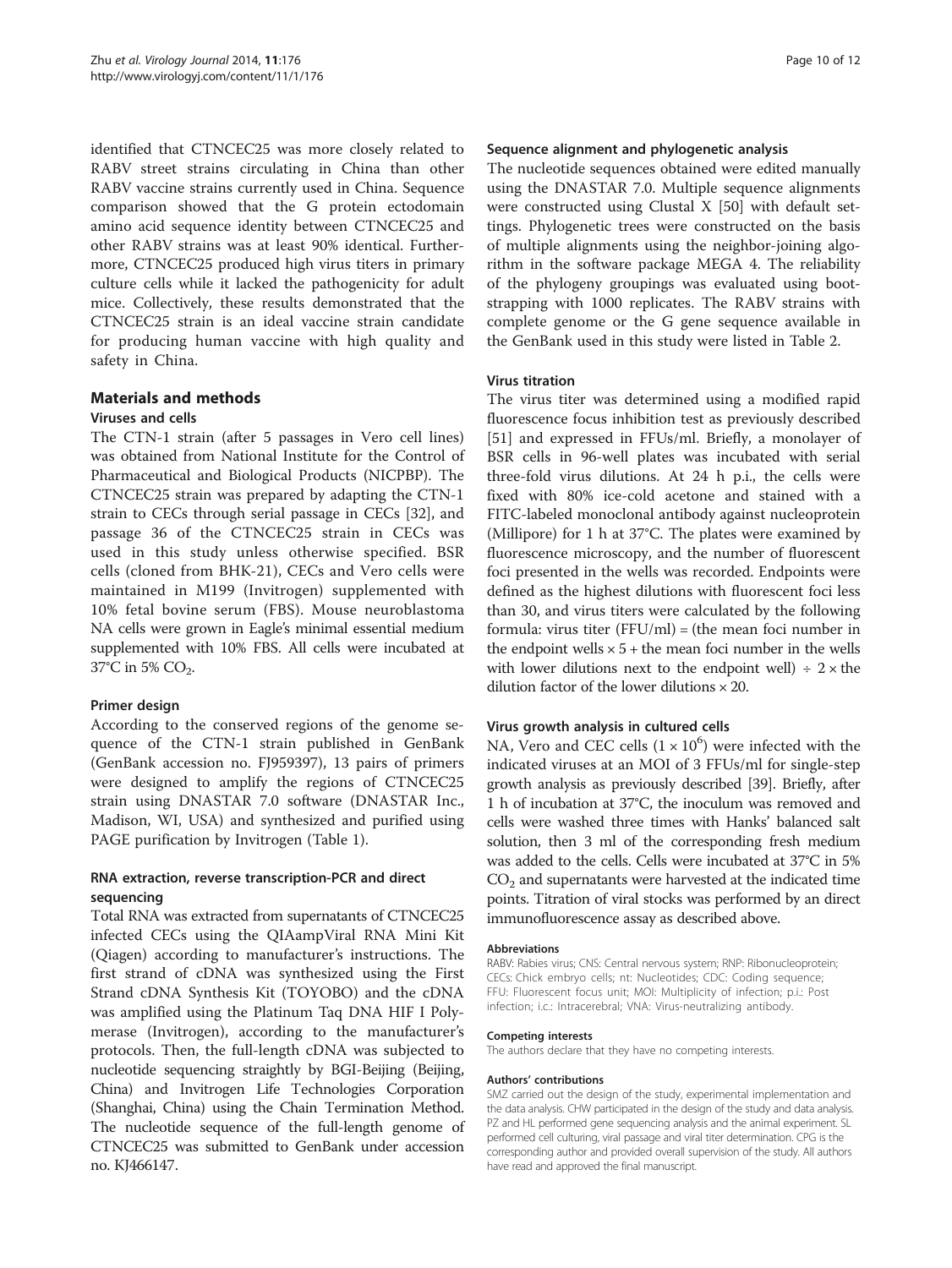#### <span id="page-10-0"></span>Acknowledgements

We are grateful to Pro. Yongxin Yu (National Institutes for Food and Drug Control) for generous technical assistance and advice. We also acknowledge support from Pres. Jincai Wang (Shenzhen Weiguang Biological Products Co., Ltd). This work was financially supported by Guangdong Engineering Research and Development Center.

#### Received: 27 May 2014 Accepted: 22 September 2014 Published: 6 October 2014

#### References

- 1. Dietzschold B, Schnell M, Koprowski H: Pathogenesis of rabies. Curr Top Microbiol Immunol 2005, 292:45–56.
- Zhang YZ, Xiong CL, Xiao DL, Jiang RJ, Wang ZX, Zhang LZ, Fu ZF: Human rabies in China. Emerg Infect Dis 2005, 11:1983–1984.
- 3. Tordo N, Poch O, Ermine A, Keith G, Rougeon F: Walking along the rabies genome: is the large G-L intergenic region a remnant gene? Proc Natl Acad Sci U S A 1986, 83:3914–3918.
- 4. Albertini AA, Ruigrok RW, Blondel D: Rabies virus transcription and replication. Adv Virus Res 2011, 79:1–22.
- Mebatsion T, Weiland F, Conzelmann KK: Matrix protein of rabies virus is responsible for the assembly and budding of bullet-shaped particles and interacts with the transmembrane spike glycoprotein G. J Virol 1999, 73:242–250.
- 6. Mebatsion T, Konig M, Conzelmann KK: Budding of rabies virus particles in the absence of the spike glycoprotein. Cell 1996, 84:941–951.
- 7. Cox JH, Dietzschold B, Schneider LG: Rabies virus glycoprotein. II. Biological and serological characterization. Infect Immun 1977, 16:754–759.
- 8. Wiktor TJ, Gyorgy E, Schlumberger D, Sokol F, Koprowski H: Antigenic properties of rabies virus components. J Immunol 1973, 110:269-276.
- Zhu JH, Wang J, Cai B, Zhao W, Zhu Y, Chao R, Chen L, Xue H, Ying BL, Li CP, Hu QL, Sha J, Esposito JJ: Immunogenicity and relative attenuation of different vaccinia-rabies virus recombinants. Arch Virol 1996, 141:1055–1065.
- 10. Faber M, Pulmanausahakul R, Hodawadekar SS, Spitsin S, McGettigan JP, Schnell MJ, Dietzschold B: Overexpression of the rabies virus glycoprotein results in enhancement of apoptosis and antiviral immune response. J Virol 2002, 76:3374–3381.
- 11. Dietzschold B, Wunner WH, Wiktor TJ, Lopes AD, Lafon M, Smith CL, Koprowski H: Characterization of an antigenic determinant of the glycoprotein that correlates with pathogenicity of rabies virus. Proc Natl Acad Sci U S A 1983, 80:70–74.
- 12. Morimoto K, Hooper DC, Spitsin S, Koprowski H, Dietzschold B: Pathogenicity of different rabies virus variants inversely correlates with apoptosis and rabies virus glycoprotein expression in infected primary neuron cultures. J Virol 1999, 73:510–518.
- 13. Morimoto K, Foley HD, McGettigan JP, Schnell MJ, Dietzschold B: Reinvestigation of the role of the rabies virus glycoprotein in viral pathogenesis using a reverse genetics approach. J Neurovirol 2000, 6:373–381.
- 14. Seif I, Coulon P, Rollin PE, Flamand A: Rabies virulence: effect on pathogenicity and sequence characterization of rabies virus mutations affecting antigenic site III of the glycoprotein. J Virol 1985, 53:926-934.
- 15. Lentz TL, Wilson PT, Hawrot E, Speicher DW: Amino acid sequence similarity between rabies virus glycoprotein and snake venom curaremimetic neurotoxins. Science 1984, 226:847–848.
- 16. Thoulouze MI, Lafage M, Schachner M, Hartmann U, Cremer H, Lafon M: The neural cell adhesion molecule is a receptor for rabies virus. J Virol 1998, 72:7181–7190.
- 17. Langevin C, Jaaro H, Bressanelli S, Fainzilber M, Tuffereau C: Rabies virus glycoprotein (RVG) is a trimeric ligand for the N-terminal cysteine-rich domain of the mammalian p75 neurotrophin receptor. J Biol Chem 2002, 277:37655–37662.
- 18. Tuffereau C, Benejean J, Blondel D, Kieffer B, Flamand A: Low-affinity nervegrowth factor receptor (P75NTR) can serve as a receptor for rabies virus. EMBO J 1998, 17:7250–7259.
- 19. Benmansour A, Leblois H, Coulon P, Tuffereau C, Gaudin Y, Flamand A, Lafay F: Antigenicity of rabies virus glycoprotein. J Virol 1991, 65:4198-4203.
- 20. Dietzschold B, Gore M, Marchadier D, Niu HS, Bunschoten HM, Otvos L Jr, Wunner WH, Ertl HC, Osterhaus AD, Koprowski H: Structural and immunological characterization of a linear virus-neutralizing epitope

of the rabies virus glycoprotein and its possible use in a synthetic vaccine. J Virol 1990, 64:3804-3809.

- 21. van der Heijden RW, Langedijk JP, Groen J, UytdeHaag FG, Meloen RH, Osterhaus AD: Structural and functional studies on a unique linear neutralizing antigenic site (G5) of the rabies virus glycoprotein. J Gen Virol 1993, 74(Pt 8):1539–1545.
- 22. Prehaud C, Coulon P, LaFay F, Thiers C, Flamand A: Antigenic site II of the rabies virus glycoprotein: structure and role in viral virulence. J Virol 1988, 62:1–7.
- 23. Faber M, Faber ML, Papaneri A, Bette M, Weihe E, Dietzschold B, Schnell MJ: A single amino acid change in rabies virus glycoprotein increases virus spread and enhances virus pathogenicity. J Virol 2005, 79:14141–14148.
- 24. Takayama-Ito M, Ito N, Yamada K, Minamoto N, Sugiyama M: Region at amino acids 164 to 303 of the rabies virus glycoprotein plays an important role in pathogenicity for adult mice. J Neurovirol 2004, 10:131–135.
- 25. Takayama-Ito M, Ito N, Yamada K, Sugiyama M, Minamoto N: Multiple amino acids in the glycoprotein of rabies virus are responsible for pathogenicity in adult mice. Virus Res 2006, 115:169–175.
- 26. Rupprecht CE, Barrett J, Briggs D, Cliquet F, Fooks AR, Lumlertdacha B, Meslin FX, Muler T, Nel LH, Schneider C, Tordo N, Wandeler AI: Can rabies be eradicated? Dev Biol (Basel) 2008, 131:95–121.
- 27. Rupprecht CE, Hanlon CA, Slate D: Control and prevention of rabies in animals: paradigm shifts. Dev Biol (Basel) 2006, 125:103–111.
- 28. Du J, Zhang Q, Tang Q, Li H, Tao X, Morimoto K, Nadin-Davis SA, Liang G: Characterization of human rabies virus vaccine strain in China. Virus Res 2008, 135:260–266.
- 29. Jiao W, Yin X, Li Z, Lan X, Li X, Tian X, Li B, Yang B, Zhang Y, Liu J: Molecular characterization of China rabies virus vaccine strain. Virol J 2011, 8:521.
- 30. Cai L, Tao X, Liu Y, Zhang H, Gao L, Hu S, Liu F, Li H, Shen X, Liu J, Wang S, Tang Q: Molecular characteristics and phylogenetic analysis of N gene of human derived rabies virus. Biomed Environ Sci 2011, 24:431–437.
- 31. Badrane H, Bahloul C, Perrin P, Tordo N: Evidence of two Lyssavirus phylogroups with distinct pathogenicity and immunogenicity. J Virol 2001, 75:3268–3276.
- 32. Guo C, Wang C, Luo S, Zhu S, Li H, Liu Y, Zhou L, Zhang P, Zhang X, Ding Y, Huang W, Wu K, Zhang Y, Rong W, Tian H: The adaptation of a CTN-1 rabies virus strain to high-titered growth in chick embryo cells for vaccine development. Virol J 2014, 11:85-92.
- 33. Wertz GW, Moudy R, Ball LA: Adding genes to the RNA genome of vesicular stomatitis virus: positional effects on stability of expression. J Virol 2002, 76:7642–7650.
- 34. Prehaud C, Hellebrand E, Coudrier D, Volchkov VE, Volchkova VA, Feldmann H, Le Guenno B, Bouloy M: Recombinant Ebola virus nucleoprotein and glycoprotein (Gabon 94 strain) provide new tools for the detection of human infections. J Gen Virol 1998, 79(Pt 11):2565–2572.
- 35. Diallo A: Avirulent mutants of the rabies virus: change in site III of the glycoprotein. Ann Rech Vet 1986, 17:3–6.
- 36. Tuffereau C, Leblois H, Benejean J, Coulon P, Lafay F, Flamand A: Arginine or lysine in position 333 of ERA and CVS glycoprotein is necessary for rabies virulence in adult mice. Virology 1989, 172:206–212.
- 37. Mebatsion T: Extensive attenuation of rabies virus by simultaneously modifying the dynein light chain binding site in the P protein and replacing Arg333 in the G protein. J Virol 2001, 75:11496–11502.
- 38. Morimoto K, McGettigan JP, Foley HD, Hooper DC, Dietzschold B, Schnell MJ: Genetic engineering of live rabies vaccines. Vaccine 2001, 19:3543–3551.
- 39. Ito N, Takayama M, Yamada K, Sugiyama M, Minamoto N: Rescue of rabies virus from cloned cDNA and identification of the pathogenicity-related gene: glycoprotein gene is associated with virulence for adult mice. J Virol 2001, 75:9121–9128.
- 40. Barr JN, Whelan SP, Wertz GW: cis-Acting signals involved in termination of vesicular stomatitis virus mRNA synthesis include the conserved AUAC and the U7 signal for polyadenylation. J Virol 1997, 71:8718–8725.
- 41. Hwang LN, Englund N, Pattnaik AK: Polyadenylation of vesicular stomatitis virus mRNA dictates efficient transcription termination at the intercistronic gene junctions. J Virol 1998, 72:1805–1813.
- 42. Horton DL, McElhinney LM, Marston DA, Wood JL, Russell CA, Lewis N, Kuzmin IV, Fouchier RA, Osterhaus AD, Fooks AR, Smith DJ: Quantifying antigenic relationships among the lyssaviruses. J Virol 2010, 84:11841–11848.